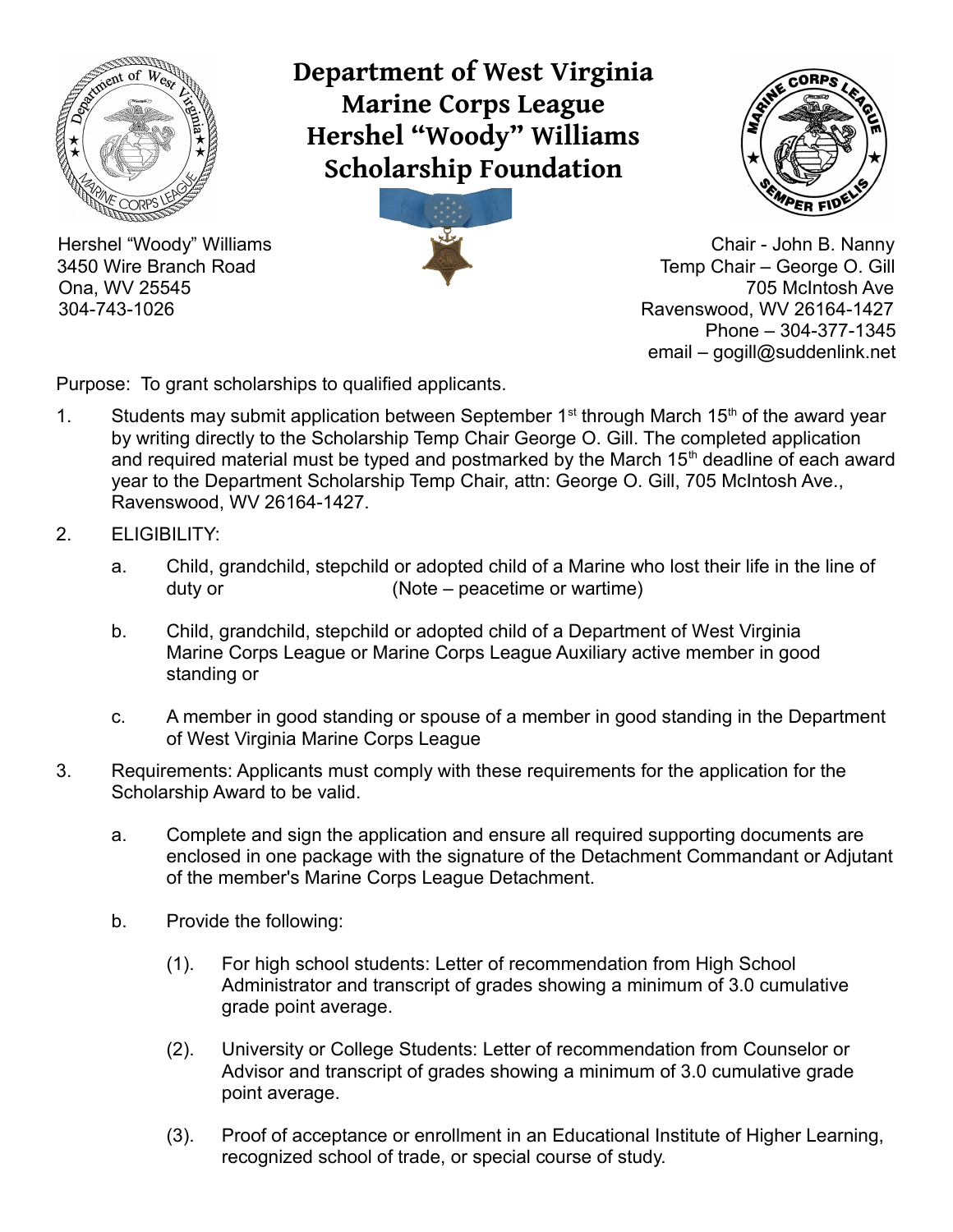- (4). A brief handwritten life history to include school, community and church involvement, extra-curricular activities, and goals, not to exceed one (1) page. A statement of need should be included in the life history as well.
- (5). Ensure that your application has been completed and all required signatures affixed.
- 4. All applicants will be officially notified of the scholarship committee's decision no later than April  $30<sup>th</sup>$  of the awarding year.
- 5. All scholarship checks will be presented at the banquet of Department of West Virginia Marine Corps League state convention in May of the award year. If the applicant cannot attend the banquet then the scholarship will be given to the Commandant of the sponsoring Detachment to be presented to the recipient.
- 6. All eligibility requirements must be strictly adhered to or the application will be rejected. STUDENTS MUST PERSONALLY COMPLETE THE SCHOLARSHIP APPLICATION.
- 7. All decisions of the Scholarship Committee are final.
- 8. All scholarships will be awarded for a spring or fall semester during the calendar year.
- 9. All documentation must be submitted with the application by the applicant and not by parents or grandparents, or other persons.

## *All requirements for scholarship consideration must be postmarked no later than 15 March.*

Mail to : Department Scholarship Temp Chair attn: George O. Gill 705 McIntosh Ave. Ravenswood, WV 26164-1427